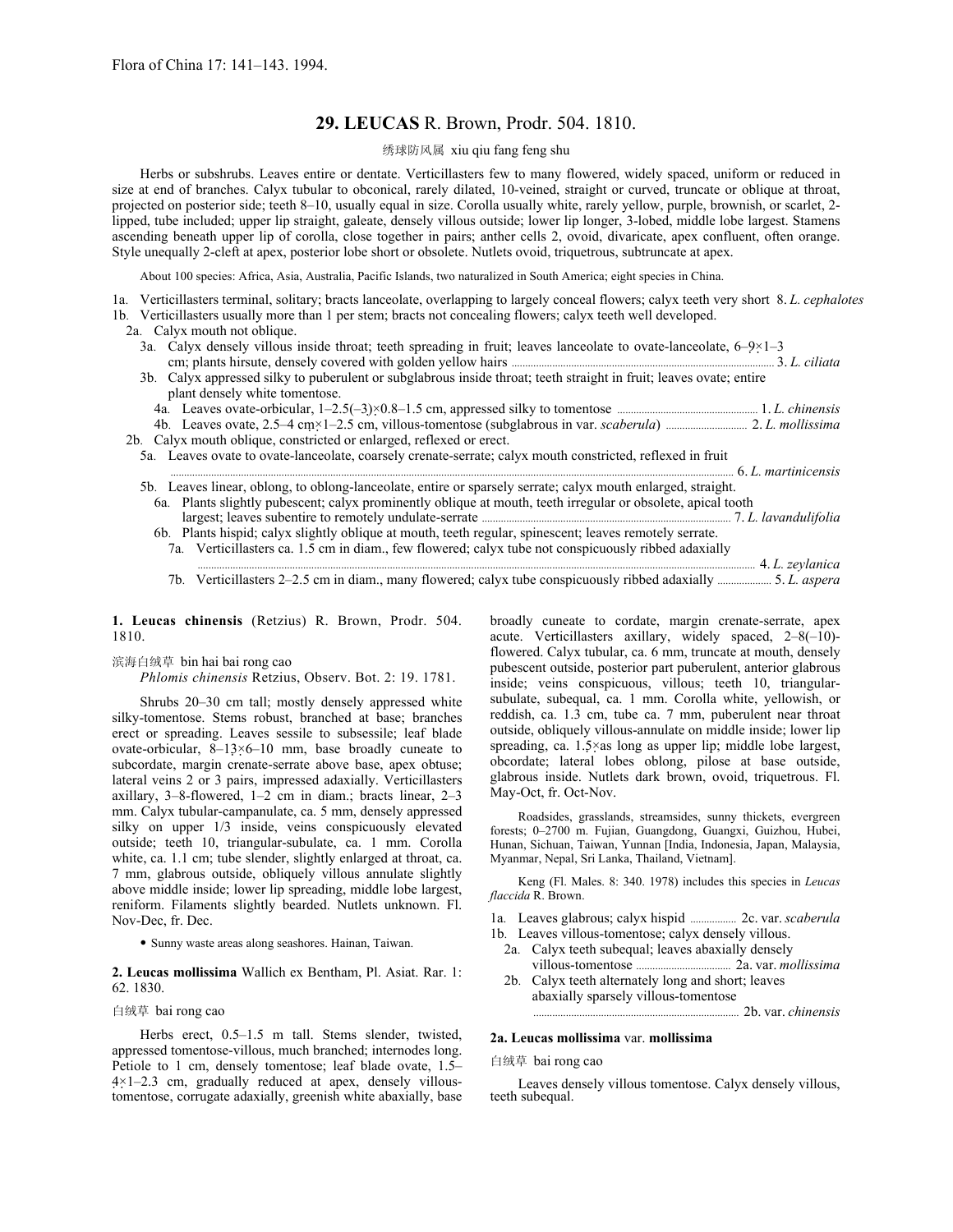Roadsides, grasslands, shaded wet sites, streamsides, sunny thickets; 800–2000 m. Guangxi, Guizhou, Yunnan [India, Indonesia, Malaysia, Myanmar, Nepal, Sri Lanka, Thailand, Vietnam].

Used medicinally as a tonic.

**2b. Leucas mollissima** var. **chinensis** Bentham, Prodr. 12: 525. 1848.

疏毛变种 shu mao bian zhong

Leaves densely villous tomentose adaxially, sparsely so adaxially. Calyx densely villous, teeth 5 long and 5 short.

Dry, sunny areas; 0–2700 m. Fujian, Guangdong, Guizhou, Hubei, Hunan, Sichuan, Taiwan, Yunnan [Japan].

**2c. Leucas mollissima** var. **scaberula** J. D. Hooker, Fl. Brit. India 4: 682. 1885.

糙叶变种 cao ye bian zhong

Leaves glabrous. Calyx hispid.

Tropical evergreen forests, thickets; 500–800 m. Yunnan [India (Sikkim), Myanmar, Nepal, Thailand].

# **3. Leucas ciliata** Bentham, Pl. Asiat. Rar. 1: 61. 1830.

#### 绣球防风 xiu qiu fang feng

Herbs 30–80(–100) cm tall, hairs yellowish to golden yellow. Stems slender, usually branched at apex, sometimes branched basally, appressed or retrorse hirsute. Petiole 6–10 mm, densely hirsute; leaf blade lanceolate, 6–9×1–3 cm, adaxially appressed pubescent, abaxially sparsely puberulent, base broadly cuneate to subrounded, margin remotely, shallow serrate, apex acute; lateral veins 3–5 pairs, densely pubescent. Verticillasters axillary, few, widely spaced, many flowered, globose, 1.5–2.5 cm in diam.; bracts linear, at least as long as calyx tube, hirsute adaxially, glabrous abaxially. Calyx tubular, ca. 1 cm, apicaly enlarged, slightly curved, densely hispid, base sparsely hispid or subglabrous outside, throat densely villous, veins conspicuous, mouth truncate or slightly oblique; teeth spinescent, spreading starlike in fruit, ca. 3 mm, hirsute. Corolla white or purple, ca. 2.8 cm; tube ca. 1 cm, glabrous except for puberulent throat outside, bearded annulate inside; upper lip oblong, densely villous outside, glabrous inside; lower lip ca. 1.5×as long, spreading, middle lobe trapeziform, 2-lobed, lateral lobes ovate. Nutlets brown, ovoid. Fl. Jul-Oct, fr. Oct-Nov.

Roadsides, streamsides, grasslands, thickets; 500–2800 m. Guangxi, Guizhou, Sichuan, Yunnan [Bhutan, India (Sikkim), Laos, Myanmar, Nepal, Vietnam].

Used medicinally.

#### **4. Leucas zeylanica** (Linnaeus) R. Brown, Prodr. 504. 1810.

## 绉面草 zhou mian cao

*Phlomis zeylanica* Linnaeus, Sp. Pl. 2: 586. 1753.

Herbs erect, ca. 40 cm tall. Stems hispid-villous or villous-hirsute. Petiole ca. 5 mm; leaf blade oblonglanceolate,  $3.5-5\times0.5-1$  cm, sparsely strigose, densely so on veins and densely yellowish glandular abaxially, base cuneate-attenuate, margin remotely crenate-serrate above base, apex acuminate, lateral veins 3 or 4 pairs. Verticillasters ca. 1.5 cm in diam., subequal, few flowered, sparsely hispid; bracts linear, mostly shorter than calyx tube, apex somewhat spinescent. Calyx tubular-campanulate, slightly curved, basally glabrous, slightly corrugate, sparsely hispid at apex

outside, minutely hispid inside, veins inconspicuous, not hispid; mouth oblique, slightly constricted; teeth 8 or 9, spinescent, ca. 1 mm. Corolla white or white with purple spots, ca. 1.2 mm; tube slender, straight, slightly enlarged, densely villous near throat, subglabrous at base outside, villous annulate inside; lower lip ca. 2×as long as upper lip, spreading, lateral lobes ovate; middle lobe largest, elliptic, undulate on margin. Nutlets chestnut brown, ellipsoid, subtriquetrous, shiny. Fl. and fr. year round.

Seashores, fields, roadsides, sunny waste slopes; 0–300 m. Guangdong, Guangxi, Hainan [India, Indonesia, Malaysia, Myanmar, Philippines, Sri Lanka].

Used medicinally for coughs, toothaches, and abdominal pains.

**5. Leucas aspera** (Willdenow) Link, Enum. Hort. Berol. Alt. 2: 113. 1822.

蜂巢草 feng chao cao

*Phlomis aspera* Willdenow, Enum. Pl. 621. 1809.

Herbs annual, 20–40 cm tall. Stems hispid. Petiole short to obsolete, densely hispid; leaf blade linear or oblong-linear, 2.5–6×0.8–1.5 cm, strigose especially on veins abaxially, base cuneate-decurrent, margin sparsely crenate or sometimes subentire, apex obtuse, lateral veins ca. 3 pairs. Verticillasters globose, 2–2.5(–3) cm in diam., many flowered, densely hispid; bracts linear, as long as calyx, margin hispid ciliate, apex slightly spinescent. Calyx tubular, ca. 1 cm, slightly constricted at apex, slightly hispid or subglabrous at base, otherwise densely hispid outside; mouth oblique, erect; teeth straight, broadly triangular, apex spinescent. Corolla white, slightly longer than calyx tube, ca. 1.2 cm; tube ca. 8 mm; lower lip spreading, middle lobe largest. Nutlets brown, oblong, triquetrous, ca. 2 mm, shiny. Fl. and fr. year round.

Fields, open wet areas, sandy grasslands; 100 m. Guangdong, Guangxi, Hainan [India (Sikkim), Indonesia, Malaysia, Philippines, Thailand].

**6. Leucas martinicensis** (Jacquin) R. Brown, Prodr. 504. 1810.

卵叶白绒草 luan ye bai rong cao

*Clinopodium martinicense* Jacquin, Enum. Syst. Pl. 25. 1760.

Herbs annual, erect, to 60 cm tall. Stems retrorse pubescent. Petiole 0.7–1.5 cm; leaf blade ovate to lanceolate,  $4-6\times1.5-3$  cm, reduced upward, densely pubescent, base rounded to cuneate, margin coarsely crenate-serrate, apex acuminate, lateral veins 5 pairs. Verticillasters 1.5–2 cm in diam. in flower, ca. 3 cm in diam. in fruit, many flowered; bracts subulate, ciliate, spinescent. Calyx membranous in fruit, ca. 1 cm, densely villous outside, glabrous inside, veins conspicuous, distinctly net veined; throat enlarged, mouth constricted, oblique; teeth unequal, spinescent, upper teeth longest. Corolla white tinged red, slightly exserted, slender, ca. 8 mm; tube ca. 7 mm, slightly dilated in throat, not villous annulate inside; lower lip subpatent, lobes oblong. Nutlets dark brown, oblong-ovoid, ca. 1.5 mm, shiny. Fl. Sep-Oct, fr. Nov.

Grassy areas, waste land near habitations; 1100–1500 m. Yunnan [India, Myanmar; Africa, North America, South America].

The plants have a strong minty odor and are burned to repel mosquitos. An infusion of leaves is used for gastrointestinal troubles.